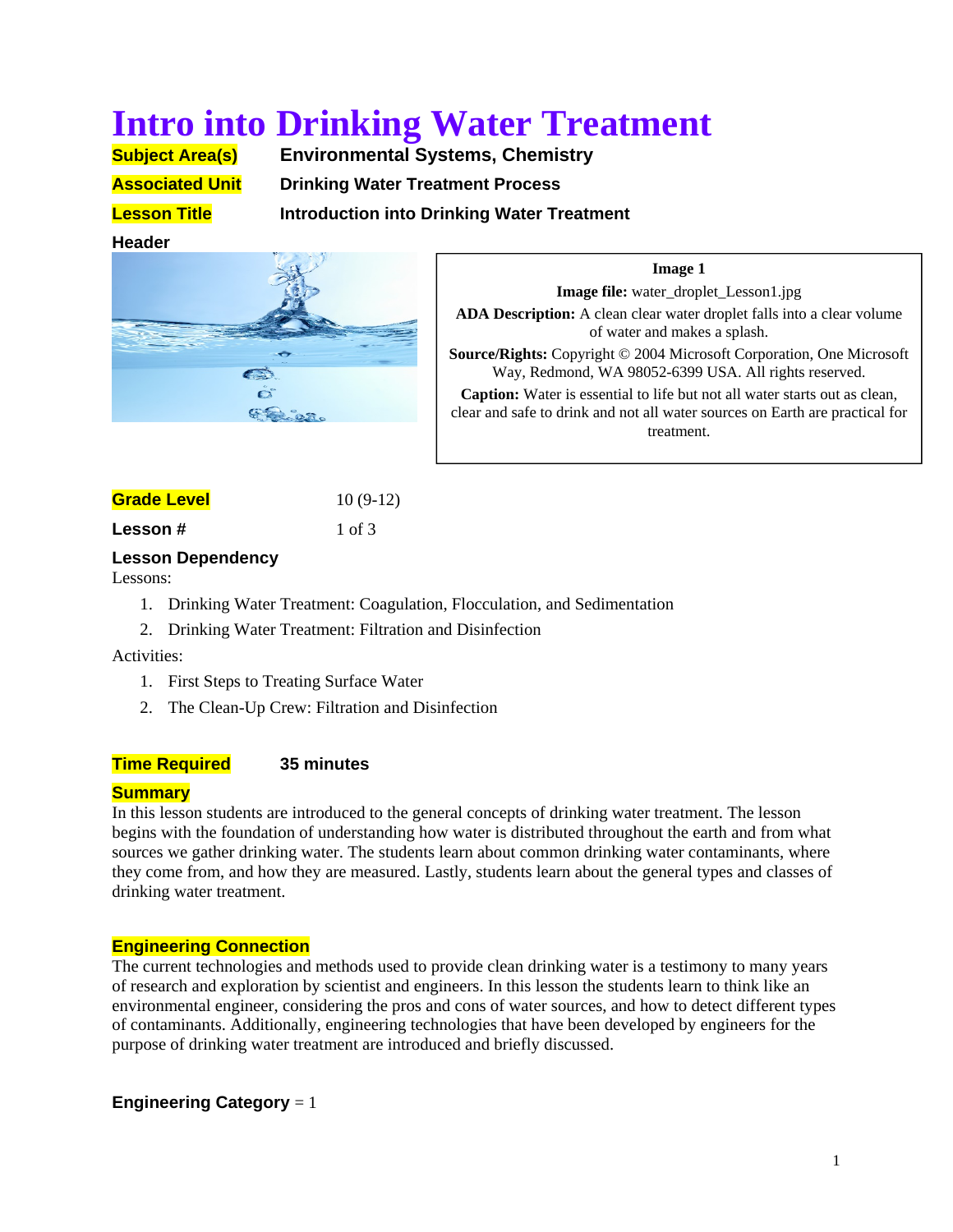Choose the category that best describes this lesson's amount/depth of engineering content:

- 1. Relating science and/or math concept(s) to engineering
- 2. Engineering analysis or partial design
- 3. Engineering design process

## **Keywords**

contamination, ground water, surface water, treatment, water

## **Educational Standards**

## *National and State*

Texas, science, 2009, Environmental Systems, 5 (B): identify source, use, quality, management, and conservation of water.

## *ITEEA Educational Standard(s)*

ITEEA, Standard 5, Grades 9-12, G. Humans can devise technologies to conserve water, soil, and energy through such techniques as reusing, reducing, and recycling.

ITEEA, Standard 5, Grades 9-12, K. Humans devise technologies to reduce the negative consequences of other technologies.

ITEEA, Standard 15, Grades 9-12, M. Conservation is the process of controlling soil erosion, reducing sediment in waterways, conserving water, and improving water quality.

## **Pre-Requisite Knowledge**

Students should have a basic understanding of biology and chemistry.

## **Learning Objectives**

After this lesson, students should be able to:

- **Describe the ideal sources of drinking water in relation to the global water supply.**
- **Identify the four main groups of drinking water contaminates and describe where they come from.**
- **Identify the basic types of drinking water treatment techniques that are used for water coming from the ground, surface, or saline sources.**

#### **Introduction / Motivation**

"So who knows where the water comes from when they take a drink out of the water fountain or tap?" (possible student answers: ocean, treatment plant, lakes, rivers, ground). Today we will be introducing the topic of drinking water treatment and by the end of the lesson everyone should have a good understanding of where the water that you drink out of the tap comes from.

As we introduce drinking water treatment, it is first important to understand the bigger picture of what water we can access for the use of drinking water. While there are abundant amounts of water on the earth, about 97% of that water is in the oceans (draw a long rectangle on the board and hash what would be about 3% of the rectangle). It is possible to take ocean water and remove the salts to make it drinkable, but that process is very expensive and should not be the first choice if there are any other alternatives. With the 3% of water that is fresh, much of that is locked in the ice caps, glaciers, and snow and is therefore inaccessible for drinking water. All of this to say, that while there is plenty of water on the earth, only about 0.8% of it can be accessed and treated for drinking (cross hatch what would be about 0.8% of the rectangle within the original 3%). In order to treat water, we must first access water to drink, which is not as easy as some might think.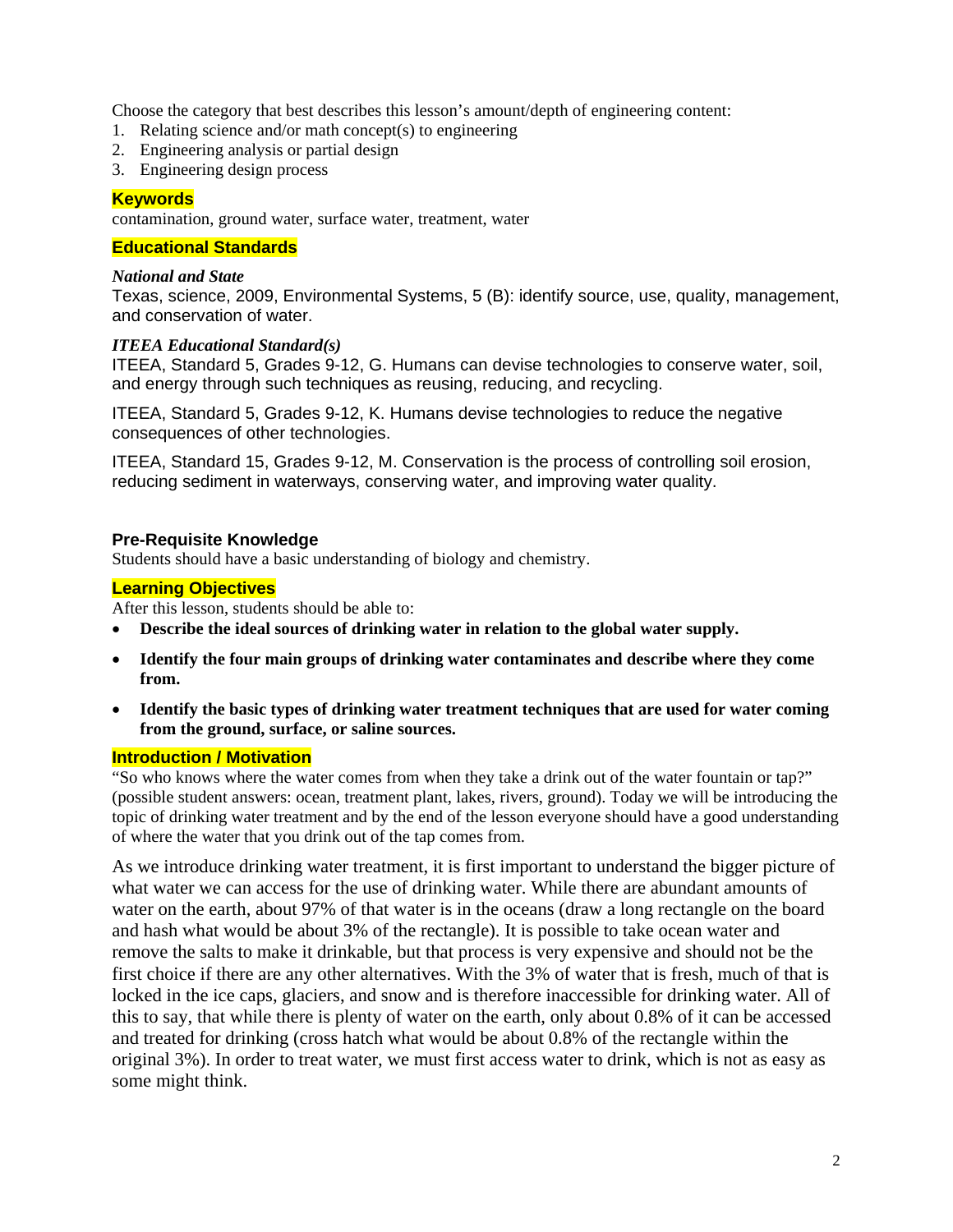The two main sources that compose the 0.8% of water that can be used for drinking are groundwater and surface water. We will briefly discuss these two source options as we begin to understand the fundamentals of drinking water treatment.

## **Lesson Background & Concepts for Teachers Ground water**

A little less of than 1% of the earth's water is groundwater which does not seem significant, however, groundwater makes up 30% of all of earth's fresh water. Because of its abundance ground water is a significant source of drinking water and has been used throughout history as a reliable source of water especially in more arid climates. Groundwater, simply defined, is the water contained in the pore space of subsurface soils and rock formations. Regions of subsurface soils or rocks that are saturated with water are called aquifers. A simple illustration of an aquifer is a sponge. Just like water is trapped in the pore spaces of a sponge and can be drawn out with a straw, so too is groundwater stored in the pore spaces of rocks and can be drawn out by a well.

Understanding the topic of groundwater is a course of its own, so it is important to introduce ground water with the connection of its implications to drinking water treatment. With this said, a benefit of groundwater to drinking water treatment is that it is usually free of microorganisms, and therefore requires relatively simple treatment techniques. Most of the sources of contaminants are on the earth's surface, and as contaminated water infiltrated into the ground, the soil acts as a natural filter and remove most all microorganisms. The main contaminations that can occur in groundwater are from chemicals and metals that are dissolved in the water and are not filtered by the soil. A drawback to ground water is that it is only accessed by digging a well which requires machinery and expertise. To emphasize this dilemma, an example of a hiker walking through the forest and needing a drink of water can be used. Although there is plenty of clean water underneath his feet, he or she cannot freely access that water to satisfy his or her thirst.

Water that is pumped out of the ground for the purpose of human consumption is treated primarily to adjust the ion concentrations in the water. Because groundwater is stored in the ground, it acquires a high concentration of mineral and ions, such as calcium, that are not necessarily harmful to humans but can damage the distribution system that delivers water to the people. The process of treating ground water is called water softening in which the multivalent cations are reduced. A few techniques to soften groundwater are with the addition of lime, to precipitate out the calcium, or with ion exchange resins. In addition to softening, disinfectants are applied to eliminate the potential of microbial contamination. In a few rare cases, groundwater should be additionally treated to remove heavy metals such as arsenic.

# **Surface Water**

Around 0.008% of all of earth's water is stored on the surface as lakes, rivers, swamps, etc. Despite this small fraction, fresh surface water is an ideal choice for drinking water because it is easy to access. The example of the hiker can be used again to demonstrate that if someone in the woods was thirsty and came along a stream, they could easily satisfy their thirst with a drink out of the stream. However, the drawbacks to surface water are that it can often cause sickness if not treated properly. Additionally, drinking water is subject to fluctuations in the climate, and in years of little precipitation surface water can be limited or completely eliminated as a source.

Water that is taken from lakes and rivers has to be thoroughly treated in order to eliminate both the harmful contaminates and the components that make the water unpleasant to drink. The main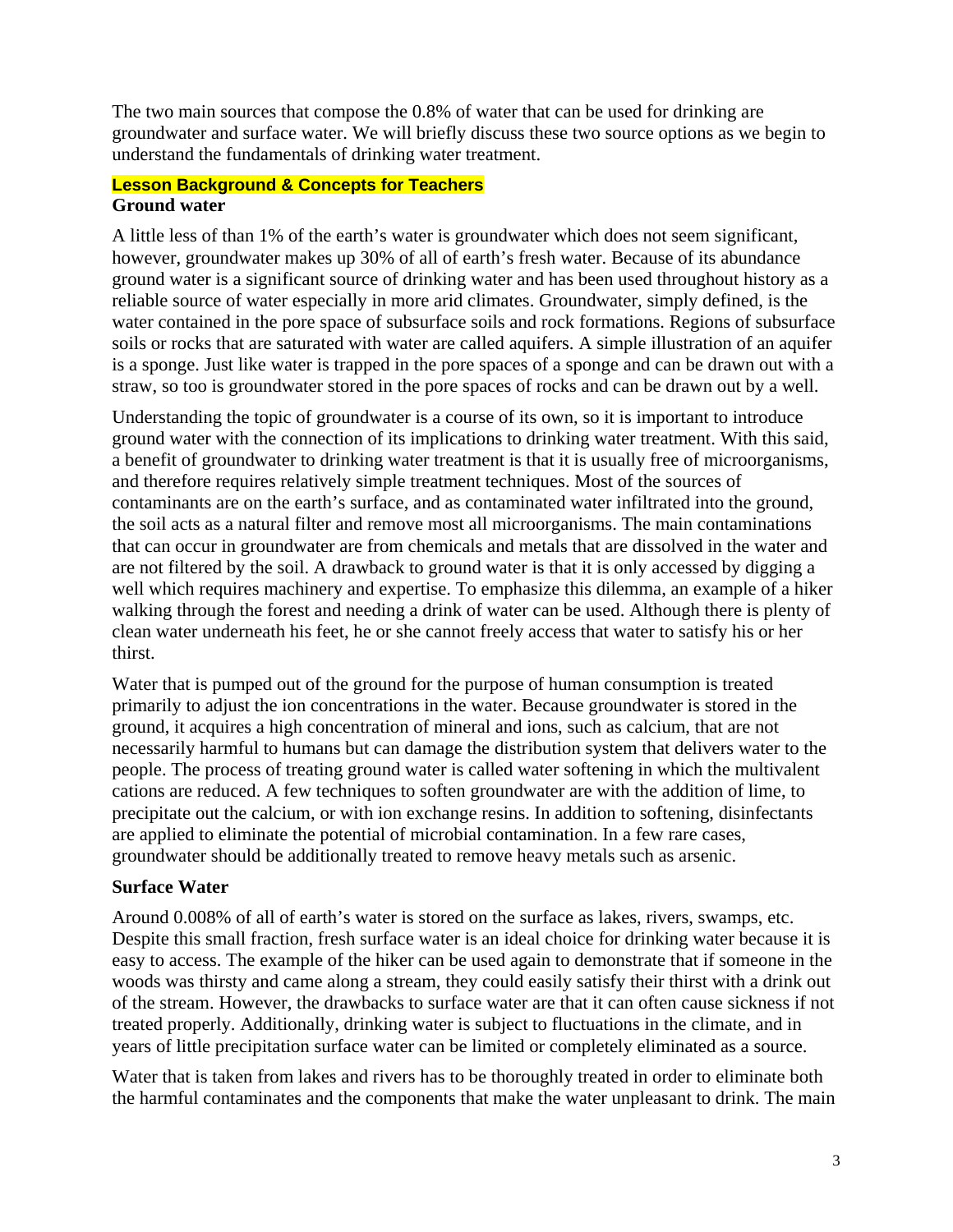method of treating surface water, the 'conventional method', is through use of coagulation, flocculation, sedimentation, filtration, and disinfection. These treatment processes are commonly used throughout the world and are detailed in the following two lessons. Additional treatment techniques exist to treat surface water, such as membrane filtration and reverse osmosis.

# **Saline Water**

In some locations, especially in arid coastal regions, there is little other choice than to treat saline water for drinking. Although not ideal because of the high energy and cost, there are treatment processes to get the job done. The more salt ions in the water the more difficult it is the make the water potable. Therefore, so locations near the coast are able to access groundwater that is less saline than the ocean water nearby. The methods commonly used to desalinating water are reverse osmosis, ion exchange, and distillation.

# **Water Quality**

In addition to understanding where the water comes from, it is important to know what constitutes 'clean' or 'dirty' water. There are three main categories of contaminants that can be found in sources waters that can cause human illnesses: microorganisms, chemicals and parasites.

Pathogenic bacteria, protozoa, and viruses are the most common categories of microorganisms that are found in source water. Examples of some of these pathogenic organisms are *Giardia*, *Cryptosporidium*, *E. coli*, and many other. The primary source of these pathogenic microorganisms is from fecal contamination from warm blooded animals into a drinking water source. Some pathogenic microorganism can exist in natural soil environments, however, these do not cause as high of a threat as the species that are introduced through fecal contamination. Due to the numerous species of pathogenic microorganisms, it is difficult if not impossible to measure and detect the presence of all those pathogens. To simplify the process of detecting pathogenic microorganism, two tests are primarily used: turbidity and indicator organism. Turbidity is the measure of light scattering particle suspended in the water, simply put it is the 'cloudiness' or 'murkiness' of the water. While the amount of particles in the water is not always an indication that there are pathogenic microorganisms, it can be a good indication that there is a high potential of contamination. Inversely, low turbidity does not assure the lack or pathogenic organisms in the water. Despite its inconclusiveness, turbidity remains a rough but useful gauge of the waters overall quality in relation to microorganisms. Additionally, indicator organisms, such as *E. coli*, are species selected because they are easy to detect and accurately represent a larger group of pathogenic organisms. For example, if *E. coli* is detected in source water, it indicates that there has most likely been a fecal contamination and there could potentially be other pathogenic species of microorganisms. The detection and quantification of pathogenic microorganisms is a difficult task and is a continuing field of research.

Chemical contamination of source water is a growing concern due to the increasing use of chemical products over the past decade. Chemical contaminants can be sorted into two main classes: inorganic, chemicals not containing carbon atoms, and organic, chemicals that do contain carbon atoms. Inorganic chemicals that are of concern are most often heavy metals such as arsenic or mercury. These chemicals can come from natural sources, such as water being pumped from an arsenic rich soil, or they can come from human inputs into the environment. Alternatively, organic chemicals include a wide range of chemicals, including: Benzene, Dioxin, Polychlorinated biphenyls and Vinyl chlorides to name a few. A large majority of the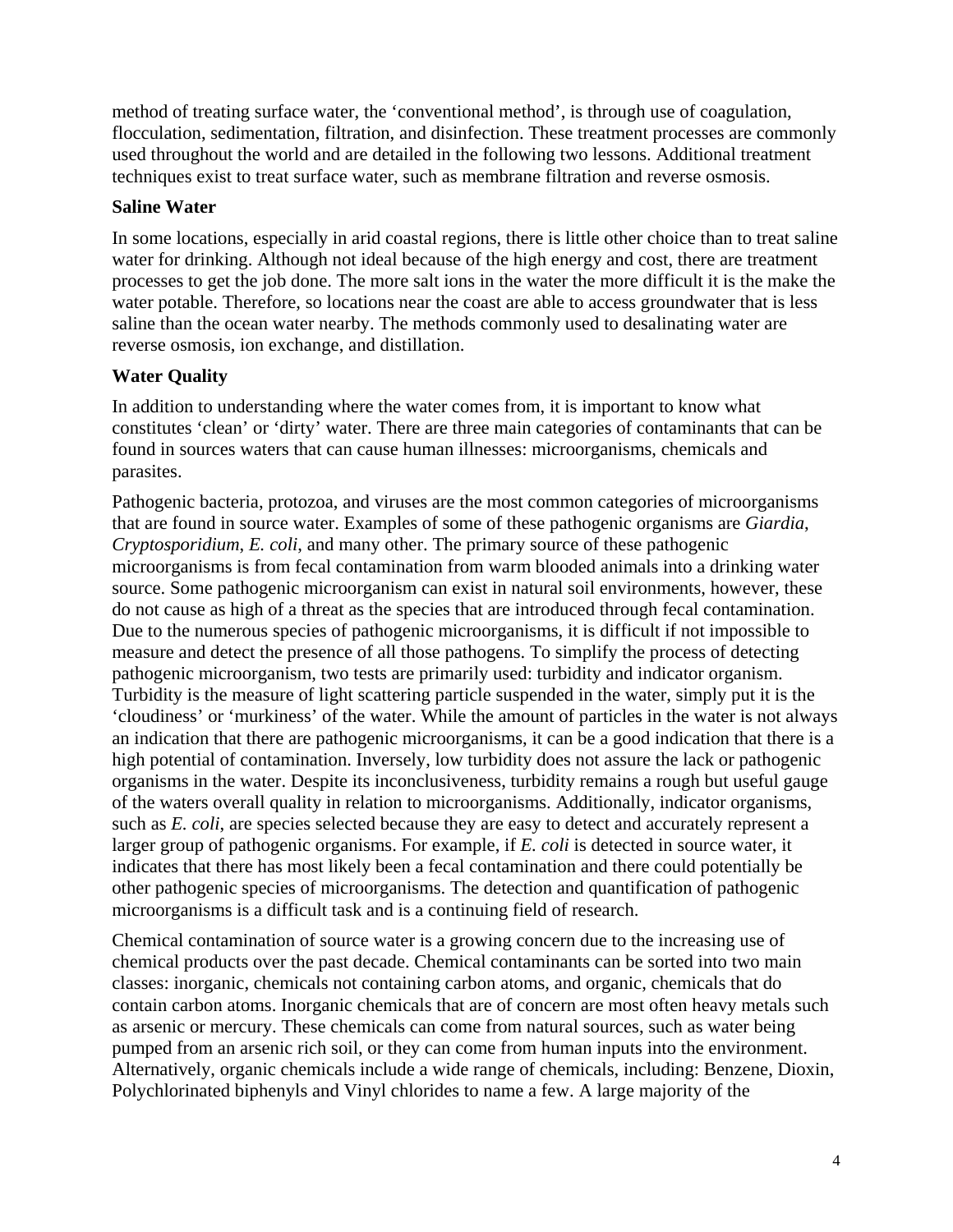contamination due to organic chemicals comes from human inputs into the environment, for example, leaking underground gas tanks, dry cleaner facilities, chemical refineries, and general spills and dumping. In addition to inorganic an organic chemicals, there are also a class of chemicals called radionuclides, which emit harmful radiation. Unstable isotopes such as uranium 235 and plutonium can come from both the natural environment and nuclear pollution. Radionuclides are usually isolated in specific sites and generally not a significant concern. Harmful chemicals as a whole are especially tricky contaminates to deal with because, opposite to microorganism, chemical contamination will not cause acute sickness, but rather chronic sicknesses such as cancer and neurological diseases, that do not surface until many years later. With this said, it is important that the drinking water treatment facilities stay vigilant in looking for these contaminates because years of contamination can go by without any reported sickness.

Lastly, parasites are a potential concern that can cause problems to a potential drinking water source. Parasites are not often discussed in developed countries because they have been largely eliminated and do not pose a constant threat, however, in many developing countries throughout the world, the presence of parasites is a real and continuing threat. Parasites often exist in natural cycles in the environment, but their presence can be encouraged by human factors, such as water that is polluted with eggs. One common example of a parasite are tapeworms, which attached to the intestinal wall and live inside the host.

There are many other factors that influence water quality, such as pH, alkalinity, dissolved oxygen, etc, but when considering the source water for drinking water treatment it is most important to focus of the factors of water quality that most greatly affect human health. The Environmental Protection Agency (EPA) regulates drinking water facilities by setting limits at which drinking water providers cannot exceed. A full list of the primary drinking standards can be found at < *www.nmenv.state.nm.us/dwb/contaminants/documents/MCLs.pdf*>, which can give a good idea of what the EPA prioritizes in terms of contaminates that can threaten human health.



**Image** Insert Image # or Figure # here [use Figure # if referenced in text]